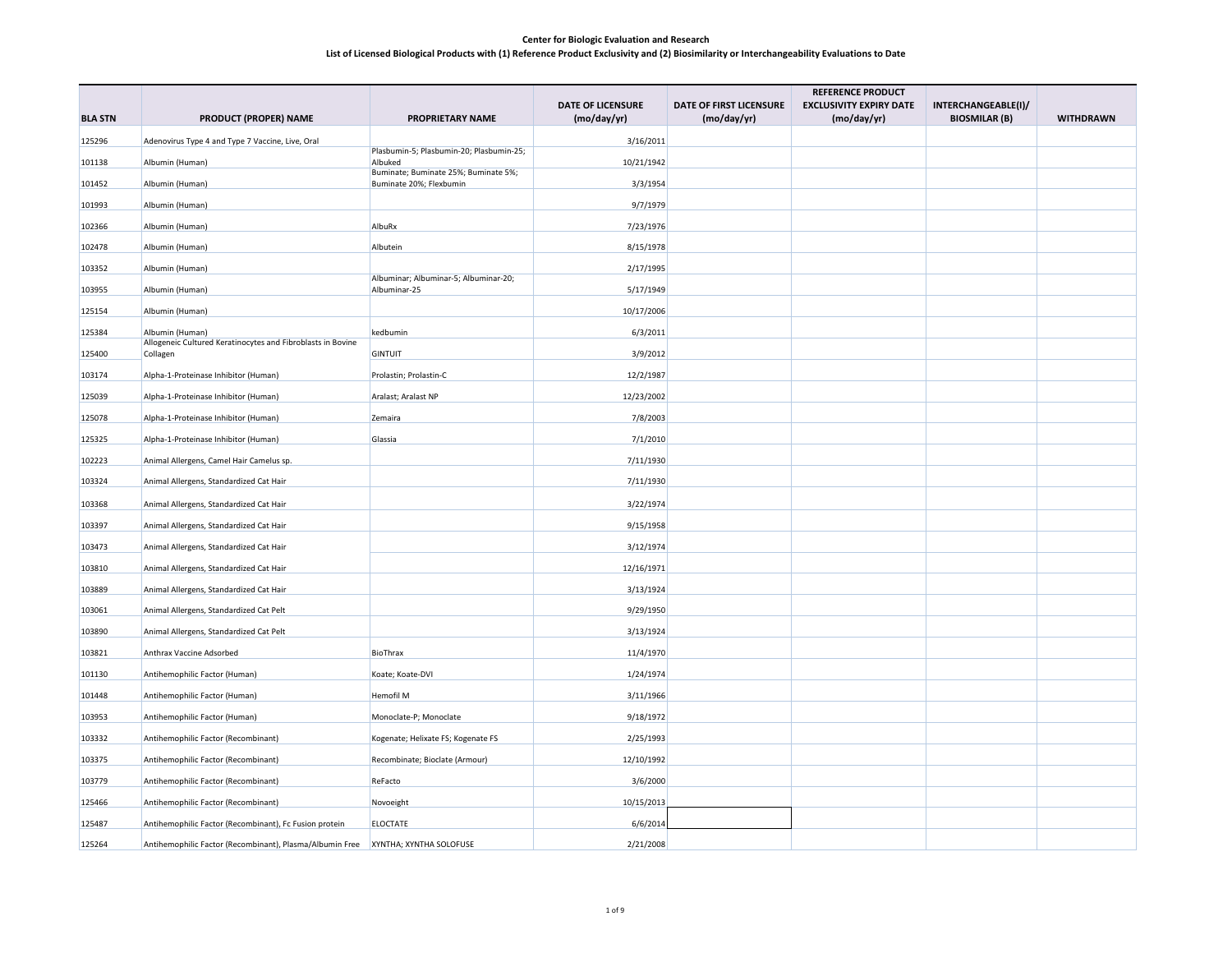|                |                                                                                          |                                       |                          | <b>REFERENCE PRODUCT</b> |                                |                      |                  |  |
|----------------|------------------------------------------------------------------------------------------|---------------------------------------|--------------------------|--------------------------|--------------------------------|----------------------|------------------|--|
|                |                                                                                          |                                       | <b>DATE OF LICENSURE</b> | DATE OF FIRST LICENSURE  | <b>EXCLUSIVITY EXPIRY DATE</b> | INTERCHANGEABLE(I)/  |                  |  |
| <b>BLA STN</b> | <b>PRODUCT (PROPER) NAME</b><br>Antihemophilic Factor (Recombinant), Plasma/Albumin Free | <b>PROPRIETARY NAME</b>               | (mo/day/yr)              | (mo/day/yr)              | (mo/day/yr)                    | <b>BIOSMILAR (B)</b> | <b>WITHDRAWN</b> |  |
| 125063         | Method                                                                                   | Advate                                | 7/25/2003                |                          |                                |                      |                  |  |
| 102475         | Antihemophilic Factor/von Willebrand Factor Complex<br>(Human)                           | Alphanate                             | 8/15/1978                |                          |                                |                      |                  |  |
| 103960         | Antihemophilic Factor/von Willebrand Factor Complex<br>(Human)                           | Humate-P                              | 4/1/1999                 |                          |                                |                      |                  |  |
|                |                                                                                          |                                       | 12/21/1979               |                          |                                |                      |                  |  |
| 101447         | Anti-Inhibitor Coagulant Complex                                                         | Autoplex; Feiba VH; FEIBA NF          |                          |                          |                                |                      |                  |  |
| 125284         | Antithrombin (Recombinant)                                                               | ATryn                                 | 2/6/2009                 |                          |                                |                      |                  |  |
| 103196         | Antithrombin III (Human)                                                                 | Thrombate III                         | 12/30/1991               |                          |                                |                      |                  |  |
| 103869         | Anti-thymocyte Globulin (Rabbit)                                                         | Thymoglobulin                         | 12/30/1998               |                          |                                |                      |                  |  |
| 101098         | Antivenin (Crotalidae) Polyvalent                                                        |                                       | 2/8/1954                 |                          |                                |                      |                  |  |
| 101062         | Antivenin (Latrodectus mactans)                                                          | Lactrodectus Mactans                  | 2/13/1936                |                          |                                |                      |                  |  |
| 101099         | Antivenin (Micrurus fulvius)                                                             | Micrurus Fulvius                      | 8/28/1967                |                          |                                |                      |                  |  |
| 103661         | Autologous Cultured Chondrocytes                                                         | Carticel SM Service                   | 8/22/1997                |                          |                                |                      |                  |  |
| 125348         | Azficel-T                                                                                | LaViv                                 | 6/21/2011                |                          |                                |                      |                  |  |
| 102821         | <b>BCG Live</b>                                                                          | <b>Tice BCG</b>                       | 6/21/1989                |                          |                                |                      |                  |  |
| 103943         | <b>BCG Live</b>                                                                          | TheraCys                              | 5/21/1990                |                          |                                |                      |                  |  |
| 103050         | <b>BCG Vaccine</b>                                                                       |                                       | 6/21/1989                |                          |                                |                      |                  |  |
| 125462         | Botulism Antitoxin Heptavalent (A, B, C, D, E, F, G) - (Equine)                          | BAT                                   | 3/22/2013                |                          |                                |                      |                  |  |
| 125034         | Botulism Immune Globulin Intravenous (Human)                                             | <b>Baby BIG</b>                       | 10/23/2003               |                          |                                |                      |                  |  |
| 125267         | C1 Esterase Inhibitor (Human)                                                            | Cinryze                               | 10/10/2008               |                          |                                |                      |                  |  |
| 125287         | C1 Esterase Inhibitor (Human)                                                            | Berinert                              | 10/9/2009                |                          |                                |                      |                  |  |
| 125495         | C1 Esterase Inhibitor (Recombinant)                                                      | <b>RUCONEST</b>                       | 7/16/2014                |                          |                                |                      |                  |  |
| 103257         | Candida albicans Skin Test Antigen for Cellular Hypersensitivity Candin                  |                                       | 11/27/1995               |                          |                                |                      |                  |  |
| 125335         | Centruroides (Scorpion) Immune F(ab')2 (Equine) Injection                                | Anascorp                              | 8/3/2011                 |                          |                                |                      |                  |  |
| 103249         | Coagulation Factor IX (Human)                                                            | AlphaNine HP; AlphaNine; AlphaNine SD | 12/31/1990               |                          |                                |                      |                  |  |
| 103957         | Coagulation Factor IX (Human)                                                            | Mononine                              | 8/20/1992                |                          |                                |                      |                  |  |
|                |                                                                                          |                                       |                          |                          |                                |                      |                  |  |
| 103677         | Coagulation Factor IX (Recombinant)                                                      | BeneFIX; BeneFIX RTS                  | 2/11/1997                |                          |                                |                      |                  |  |
| 125446         | Coagulation Factor IX (Recombinant)                                                      | <b>RIXUBIS</b>                        | 6/26/2013                |                          |                                |                      |                  |  |
| 125444         | Coagulation Factor IX (Recombinant), Fc Fusion Protein                                   | <b>ALPROLIX</b>                       | 3/28/2014                |                          |                                |                      |                  |  |
| 103665         | Coagulation Factor VIIa (Recombinant)<br>Coagulation Factor XIII A Subunit (Recombinant) | NovoSeven; NovoSeven RT               | 3/25/1999                |                          |                                |                      |                  |  |
| 125398         |                                                                                          | <b>TRETTEN</b>                        | 12/23/2013               |                          |                                |                      |                  |  |
| 125354         | Coccidioides immitis Spherule-Derived Skin Test Antigen                                  | Spherusol                             | 7/29/2011                |                          |                                |                      |                  |  |
| 103788         | Crotalidae Polyvalent Immune Fab (Ovine)                                                 | CroFab                                | 10/2/2000                |                          |                                |                      |                  |  |
| 103189         | Cytomegalovirus Immune Globulin Intravenous (Human)                                      | CytoGam                               | 4/17/1990                |                          |                                |                      |                  |  |
| 103141         | Digoxin Immune Fab (Ovine)                                                               | Digibind                              | 4/22/1986                |                          |                                |                      |                  |  |
| 103910         | Digoxin Immune Fab (Ovine)                                                               | DigiFab                               | 8/31/2001                |                          |                                |                      |                  |  |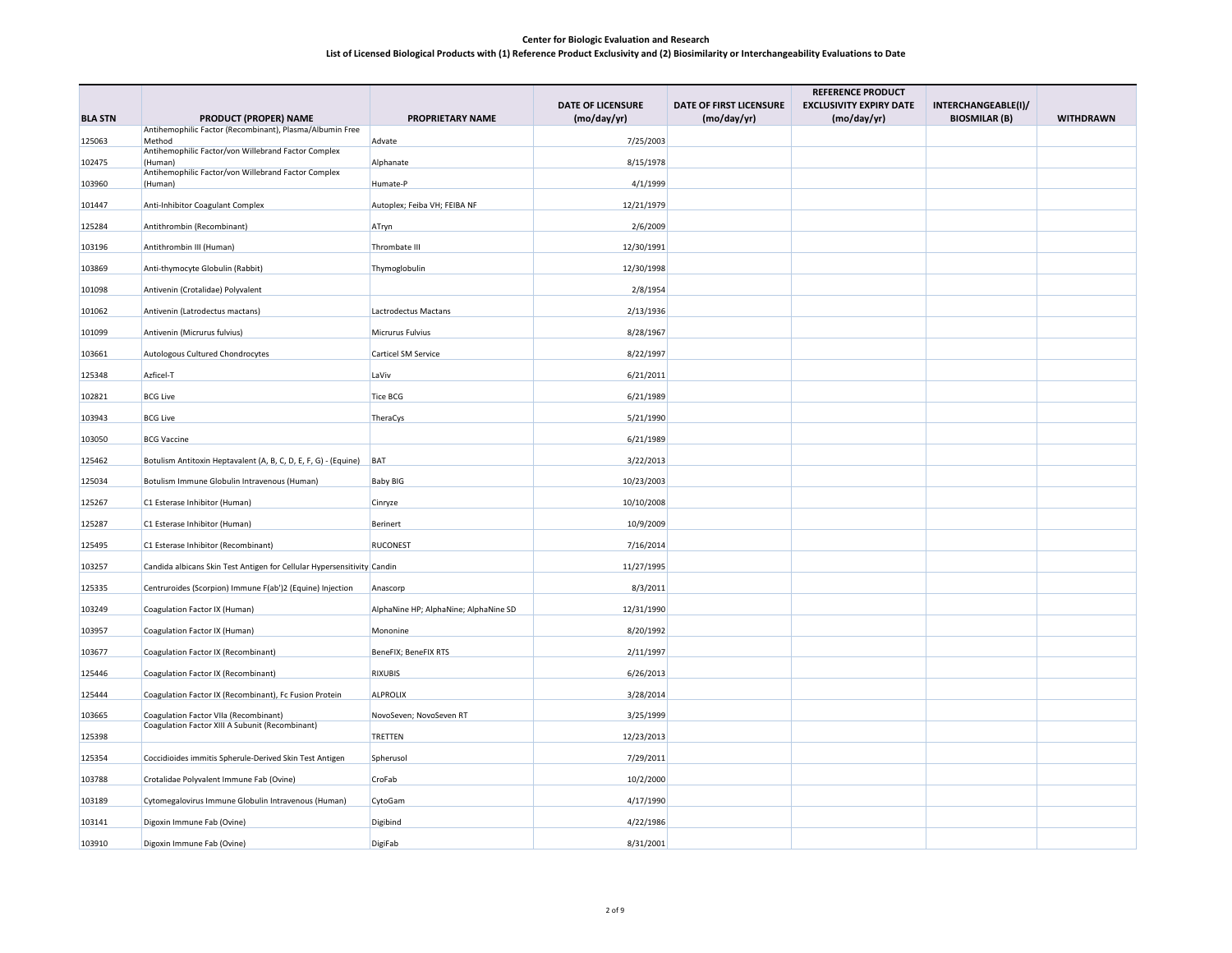|                |                                                                                                                     |                                                            |                          | <b>REFERENCE PRODUCT</b> |                                |                      |                  |  |
|----------------|---------------------------------------------------------------------------------------------------------------------|------------------------------------------------------------|--------------------------|--------------------------|--------------------------------|----------------------|------------------|--|
|                |                                                                                                                     |                                                            | <b>DATE OF LICENSURE</b> | DATE OF FIRST LICENSURE  | <b>EXCLUSIVITY EXPIRY DATE</b> | INTERCHANGEABLE(I)/  |                  |  |
| <b>BLA STN</b> | <b>PRODUCT (PROPER) NAME</b><br>Diphtheria & Tetanus Toxoids & Acellular Pertussis Vaccine                          | <b>PROPRIETARY NAME</b>                                    | (mo/day/yr)              | (mo/day/yr)              | (mo/day/yr)                    | <b>BIOSMILAR (B)</b> | <b>WITHDRAWN</b> |  |
| 103647         | Adsorbed                                                                                                            | Infanrix                                                   | 1/29/1997                |                          |                                |                      |                  |  |
|                | Diphtheria & Tetanus Toxoids & Acellular Pertussis Vaccine                                                          |                                                            |                          |                          |                                |                      |                  |  |
| 103666         | Adsorbed<br>Diphtheria & Tetanus Toxoids & Acellular Pertussis Vaccine                                              | Daptacel                                                   | 5/14/2002                |                          |                                |                      |                  |  |
| 103922         | Adsorbed                                                                                                            | Tripedia                                                   | 5/16/1949                |                          |                                |                      |                  |  |
| 103919         | Diphtheria & Tetanus Toxoids Adsorbed                                                                               |                                                            | 1/29/2003                |                          |                                |                      |                  |  |
| 103944         | Diphtheria & Tetanus Toxoids Adsorbed                                                                               |                                                            | 4/11/1997                |                          |                                |                      |                  |  |
| 125260         | Diphtheria and Tetanus Toxoids and Acellular Pertussis<br>Vaccine Adsorbed and Inactivated Poliovirus Vaccine       | Kinrix                                                     | 6/24/2008                |                          |                                |                      |                  |  |
|                | DTaP & Hepatitis B (Recombinant) & Inactivated Polio Virus                                                          |                                                            |                          |                          |                                |                      |                  |  |
| 103907         | Vaccine                                                                                                             | PEDIARIX                                                   | 12/13/2002               |                          |                                |                      |                  |  |
| 102476         | <b>Factor IX Complex</b>                                                                                            | Profilnine HP; Profilnine HT; Profilnine SD;<br>Profilnine | 7/20/1981                |                          |                                |                      |                  |  |
|                |                                                                                                                     |                                                            |                          |                          |                                |                      |                  |  |
| 103112         | Factor IX Complex                                                                                                   | Bebulin VH; Bebulin                                        | 8/21/1970                |                          |                                |                      |                  |  |
| 125385         | Factor XIII Concentrate (Human)                                                                                     | Corifact                                                   | 2/17/2011                |                          |                                |                      |                  |  |
| 125010         | Fibrin Sealant (Human)                                                                                              | Crosseal; EVICEL                                           | 3/21/2003                |                          |                                |                      |                  |  |
| 125266         | Fibrin Sealant (Human)                                                                                              | <b>ARTISS</b>                                              | 3/19/2008                |                          |                                |                      |                  |  |
| 103980         | Fibrin Sealant (Tisseel)                                                                                            | <b>TISSEEL</b>                                             | 5/1/1998                 |                          |                                |                      |                  |  |
| 125351         | Fibrin Sealant Patch                                                                                                | TachoSil                                                   | 4/5/2010                 |                          |                                |                      |                  |  |
| 125392         | Fibrin Sealant Patch                                                                                                | EVARREST                                                   | 12/5/2012                |                          |                                |                      |                  |  |
| 125317         | Fibrinogen Concentrate (Human)                                                                                      | RiaSTAP                                                    | 1/16/2009                |                          |                                |                      |                  |  |
| 103623         | Haemophilus b Conjugate (Meningococcal Protein Conjugate)<br>and Hepatitis B (Recombinant) Vaccine                  | <b>COMVAX</b>                                              | 10/2/1996                |                          |                                |                      |                  |  |
|                | Haemophilus b Conjugate Vaccine (Meningococcal Protein                                                              |                                                            |                          |                          |                                |                      |                  |  |
| 103237         | Conjugate)                                                                                                          | PedvaxHIB                                                  | 12/20/1989               |                          |                                |                      |                  |  |
| 103935         | Haemophilus b Conjugate Vaccine (Tetanus Toxoid Conjugate) ActHIB; OmniHIB                                          |                                                            | 3/30/1993                |                          |                                |                      |                  |  |
| 125347         | Haemophilus b Conjugate Vaccine (Tetanus Toxoid Conjugate) Hiberix                                                  |                                                            | 8/19/2009                |                          |                                |                      |                  |  |
| 125145         | Haemophilus b Conjugate Vaccine (Tetanus Toxoid Conjugate)<br>Reconstituted with Diphtheria and Tetanus Toxoids and | Pentacel                                                   | 6/20/2008                |                          |                                |                      |                  |  |
|                |                                                                                                                     |                                                            |                          |                          |                                |                      |                  |  |
| 125397         | Hematopoietic Progenitor Cells, Cord (HPC-C)                                                                        | Hemacord                                                   | 11/10/2011               |                          |                                |                      |                  |  |
| 101246         | Hemin for Injection                                                                                                 | Panhematin                                                 | 7/20/1983                |                          |                                |                      |                  |  |
| 103850         | Hepatitis A Inactivated & Hepatitis B (Recombinant) Vaccine                                                         | Twinrix                                                    | 5/11/2001                |                          |                                |                      |                  |  |
| 103475         | <b>Hepatitis A Vaccine Inactivated</b>                                                                              | Havrix                                                     | 2/22/1995                |                          |                                |                      |                  |  |
| 103606         | <b>Hepatitis A Vaccine Inactivated</b>                                                                              | VAQTA                                                      | 3/29/1996                |                          |                                |                      |                  |  |
| 101146         | Hepatitis B Immune Globulin (Human)                                                                                 | BayHep B; HyperHep B S/D                                   | 9/23/1977                |                          |                                |                      |                  |  |
| 103945         | Hepatitis B Immune Globulin (Human)                                                                                 | Nabi-HB                                                    | 10/23/2001               |                          |                                |                      |                  |  |
| 125035         | Hepatitis B Immune Globulin (Human)                                                                                 | HepaGam B                                                  | 1/27/2006                |                          |                                |                      |                  |  |
| 125237         | Hepatitis B Immune Globulin Intravenous (Human)                                                                     | HepaGam BT                                                 | 4/6/2007                 |                          |                                |                      |                  |  |
| 101066         | <b>Hepatitis B Vaccine (Recombinant)</b>                                                                            | Recombivax HB; Recombivax                                  | 7/23/1986                |                          |                                |                      |                  |  |
| 103239         | Hepatitis B Vaccine (Recombinant)                                                                                   | Engerix-B                                                  | 8/28/1989                |                          |                                |                      |                  |  |
| 125391         | HPC, Cord Blood                                                                                                     |                                                            | 5/24/2012                |                          |                                |                      |                  |  |
| 125407         | HPC, Cord Blood                                                                                                     | <b>DuCord</b>                                              | 10/4/2012                |                          |                                |                      |                  |  |
|                |                                                                                                                     |                                                            |                          |                          |                                |                      |                  |  |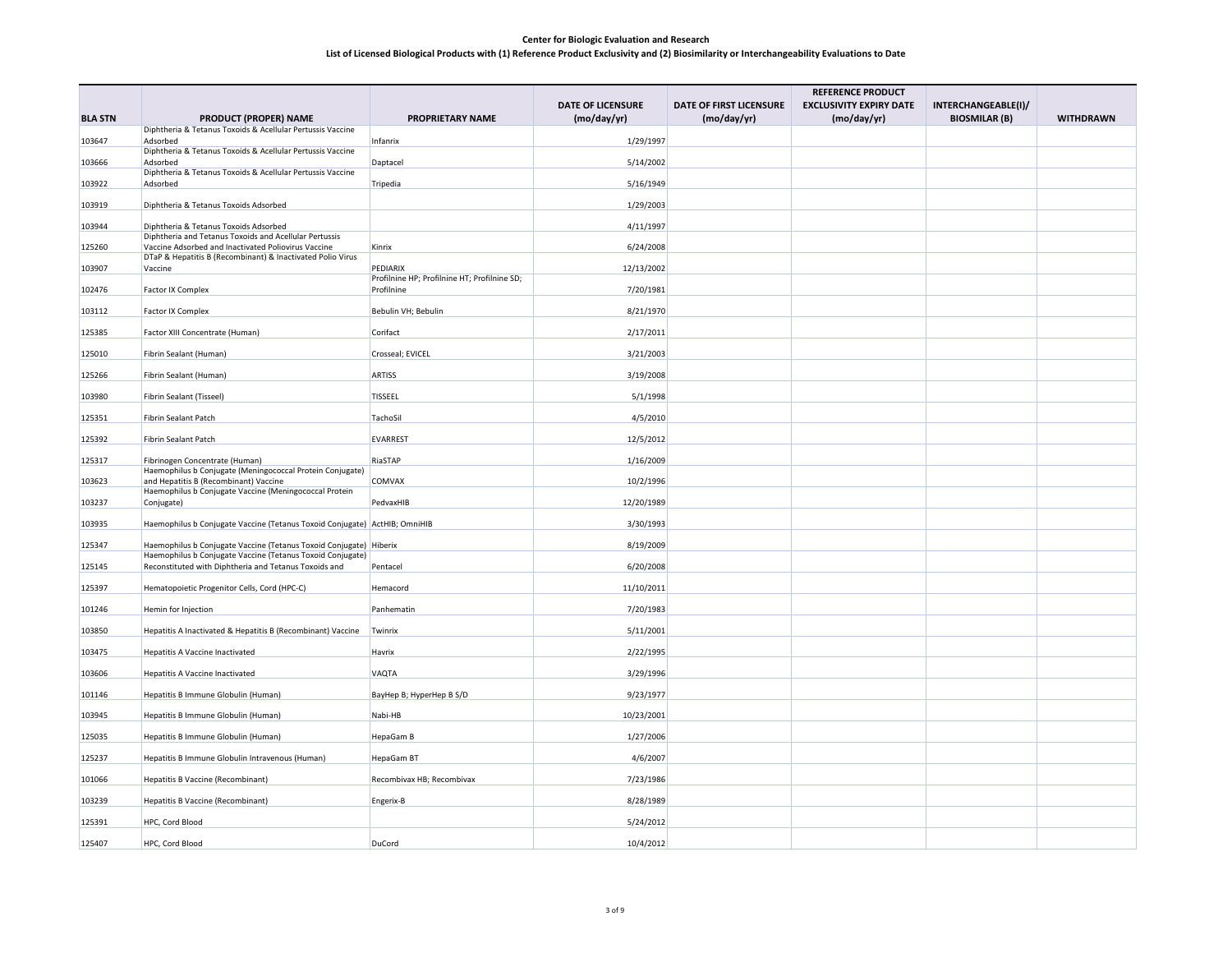|                | <b>REFERENCE PRODUCT</b>                                                           |                                                                          |                                         |                                        |                                               |                                             |                  |
|----------------|------------------------------------------------------------------------------------|--------------------------------------------------------------------------|-----------------------------------------|----------------------------------------|-----------------------------------------------|---------------------------------------------|------------------|
| <b>BLA STN</b> | <b>PRODUCT (PROPER) NAME</b>                                                       | <b>PROPRIETARY NAME</b>                                                  | <b>DATE OF LICENSURE</b><br>(mo/day/yr) | DATE OF FIRST LICENSURE<br>(mo/day/yr) | <b>EXCLUSIVITY EXPIRY DATE</b><br>(mo/day/yr) | INTERCHANGEABLE(I)/<br><b>BIOSMILAR (B)</b> | <b>WITHDRAWN</b> |
| 125413         | HPC, Cord Blood                                                                    | ALLOCORD                                                                 | 5/30/2013                               |                                        |                                               |                                             |                  |
|                |                                                                                    |                                                                          |                                         |                                        |                                               |                                             |                  |
| 125432         | HPC, Cord Blood<br>Human Papillomavirus Bivalent (Types 16 and 18) Vaccine,        |                                                                          | 6/13/2013                               |                                        |                                               |                                             |                  |
| 125259         | Recombinant                                                                        | Cervarix                                                                 | 10/16/2009                              |                                        |                                               |                                             |                  |
| 125126         | Human Papillomavirus Quadrivalent (Types 6, 11, 16 and 18)<br>Vaccine, Recombinant | GARDASIL                                                                 | 6/8/2006                                |                                        |                                               |                                             |                  |
| 101134         | Immune Globulin (Human)                                                            | GammaSTAN; BayGam                                                        | 1/11/1944                               |                                        |                                               |                                             |                  |
| 125105         | Immune Globulin Infusion (Human)                                                   | Polygam LQ; KIOVIG; GAMMAGARD LIQUID                                     | 4/27/2005                               |                                        |                                               |                                             |                  |
| 125046         | Immune Globulin Injection (Human) 10%<br>Caprylate/Chromatography Purified         | Gamunex-C; GAMMAKED (Kendrion)                                           | 8/27/2003                               |                                        |                                               |                                             |                  |
| 102367         | Immune Globulin Intravenous (Human)                                                | Sandoglobulin; Panglobulin; Carimune;<br>Carimune NF                     | 6/7/1984                                |                                        |                                               |                                             |                  |
| 103133         | Immune Globulin Intravenous (Human)                                                | Gammagard; Gammagard S/D; Iveegam                                        | 2/18/1986                               |                                        |                                               |                                             |                  |
| 125062         | Immune Globulin Intravenous (Human)                                                | <b>OCTAGAM</b>                                                           | 5/21/2004                               |                                        |                                               |                                             |                  |
| 125077         | Immune Globulin Intravenous (Human)                                                | Flebogamma 5%; Flebogamma;<br>Flebogamma 5% DIF                          | 12/15/2003                              |                                        |                                               |                                             |                  |
| 125389         | Immune Globulin Intravenous (Human)                                                | Bivigam                                                                  | 12/19/2012                              |                                        |                                               |                                             |                  |
| 125201         | Immune Globulin Intravenous (Human), 10% Liquid                                    | Privigen                                                                 | 7/26/2007                               |                                        |                                               |                                             |                  |
| 125329         | Immune Globulin Intravenous (Human), 5% Liquid                                     | Gammaplex                                                                | 9/17/2009                               |                                        |                                               |                                             |                  |
| 125350         | Immune Globulin Subcutaneous (Human), 20% Liquid                                   | Hizentra                                                                 | 3/4/2010                                |                                        |                                               |                                             |                  |
| 125419         | Influenza A (H5N1) Virus Monovalent Vaccine, Adjuvanted                            |                                                                          | 11/22/2013                              |                                        |                                               |                                             |                  |
| 125285         | Influenza Vaccine                                                                  | FluBlok                                                                  | 1/16/2013                               |                                        |                                               |                                             |                  |
| 125297         | Influenza Vaccine                                                                  | Agriflu                                                                  | 11/27/2009                              |                                        |                                               |                                             |                  |
| 125020         | Influenza Vaccine Live, Intranasal                                                 | FluMist; FluMist Quad                                                    | 6/17/2003                               |                                        |                                               |                                             |                  |
| 103837         | Influenza Virus Vaccine                                                            | FluVirin                                                                 | 8/12/1988                               |                                        |                                               |                                             |                  |
| 103914         | Influenza Virus Vaccine                                                            | Fluzone; Fluzone High Dose; Fluzone<br>Intradermal; Fluzone Quadrivalent | 12/9/1999                               |                                        |                                               |                                             |                  |
| 125127         | Influenza Virus Vaccine                                                            | FLUARIX; FLUARIX Quadrivalent                                            | 8/31/2005                               |                                        |                                               |                                             |                  |
| 125163         | Influenza Virus Vaccine                                                            | FluLaval; FluLaval Quadrivalent                                          | 10/5/2006                               |                                        |                                               |                                             |                  |
| 125254         | Influenza Virus Vaccine                                                            | AFLURIA                                                                  | 9/28/2007                               |                                        |                                               |                                             |                  |
| 125408         | Influenza Virus Vaccine                                                            | Flucelvax                                                                | 11/20/2012                              |                                        |                                               |                                             |                  |
| 125244         | Influenza Virus Vaccine, H5N1                                                      |                                                                          | 4/17/2007                               |                                        |                                               |                                             |                  |
| 101377         | Insects (Whole Body), Mite Dermatophagoides farinae                                |                                                                          | 7/11/1930                               |                                        |                                               |                                             |                  |
| 101834         | Insects (Whole Body), Mite Dermatophagoides farinae                                |                                                                          | 9/15/1958                               |                                        |                                               |                                             |                  |
| 102212         | Insects (Whole Body), Mite Dermatophagoides farinae                                |                                                                          | 3/12/1974                               |                                        |                                               |                                             |                  |
| 102224         | Insects (Whole Body), Mite Dermatophagoides farinae                                |                                                                          | 3/12/1974                               |                                        |                                               |                                             |                  |
| 103060         | Insects (Whole Body), Mite Dermatophagoides farinae                                |                                                                          | 9/29/1950                               |                                        |                                               |                                             |                  |
| 103870         | Insects (Whole Body), Mite Dermatophagoides farinae                                |                                                                          | 3/13/1924                               |                                        |                                               |                                             |                  |
| 101378         | Insects (Whole Body), Mite Dermatophagoides pteronyssinus                          |                                                                          | 7/11/1930                               |                                        |                                               |                                             |                  |
| 101835         | Insects (Whole Body), Mite Dermatophagoides pteronyssinus                          |                                                                          | 9/15/1958                               |                                        |                                               |                                             |                  |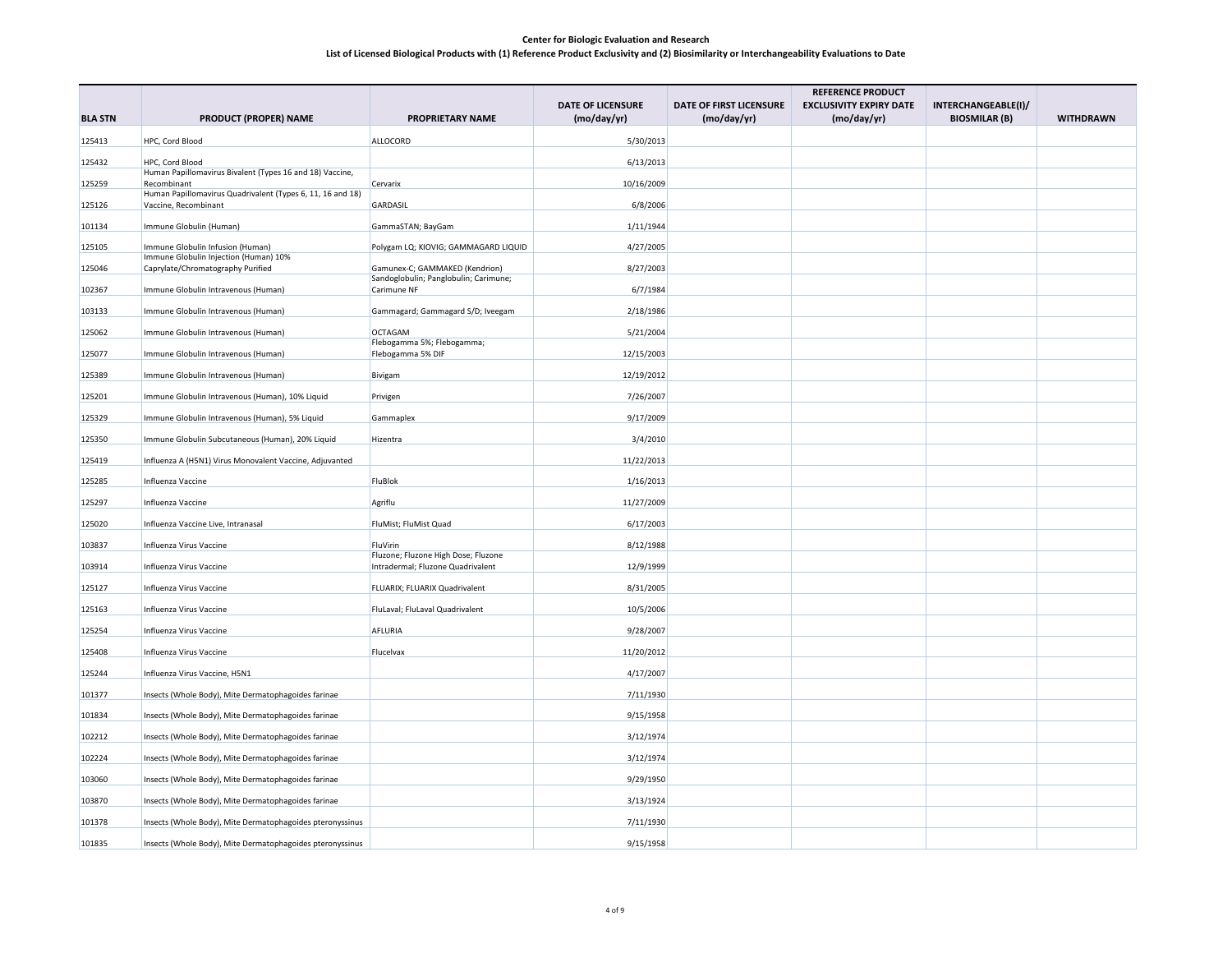|                |                                                                                                 |                         |                               |                                        | <b>REFERENCE PRODUCT</b>                      |                                             |                  |
|----------------|-------------------------------------------------------------------------------------------------|-------------------------|-------------------------------|----------------------------------------|-----------------------------------------------|---------------------------------------------|------------------|
| <b>BLA STN</b> | <b>PRODUCT (PROPER) NAME</b>                                                                    | <b>PROPRIETARY NAME</b> | DATE OF LICENSURE<br>(mod/yr) | DATE OF FIRST LICENSURE<br>(mo/day/yr) | <b>EXCLUSIVITY EXPIRY DATE</b><br>(mo/day/yr) | INTERCHANGEABLE(I)/<br><b>BIOSMILAR (B)</b> | <b>WITHDRAWN</b> |
| 102213         | Insects (Whole Body), Mite Dermatophagoides pteronyssinus                                       |                         | 3/12/1974                     |                                        |                                               |                                             |                  |
| 102225         | Insects (Whole Body), Mite Dermatophagoides pteronyssinus                                       |                         | 3/12/1974                     |                                        |                                               |                                             |                  |
| 103752         | Insects (Whole Body), Mite Dermatophagoides pteronyssinus                                       |                         | 9/29/1950                     |                                        |                                               |                                             |                  |
| 103871         | Insects (Whole Body), Mite Dermatophagoides pteronyssinus                                       |                         | 3/13/1924                     |                                        |                                               |                                             |                  |
| 125280         | Japanese Encephalitis Vaccine, Inactivated, Adsorbed                                            | Ixiaro                  | 3/30/2009                     |                                        |                                               |                                             |                  |
| 103676         | Lymphocyte Immune Globulin, Anti-thymocyte Globulin<br>(Equine)                                 | Atgam                   | 11/17/1981                    |                                        |                                               |                                             |                  |
| 101069         | Measles, Mumps and Rubella Virus Vaccine Live                                                   | M-M-R II                | 4/22/1971                     |                                        |                                               |                                             |                  |
| 125108         | Measles, Mumps, Rubella and Varicella Virus Vaccine Live                                        | ProQuad                 | 9/6/2005                      |                                        |                                               |                                             |                  |
|                | Meningococcal (Groups A, C, Y, and W-135) Oligosaccharide                                       |                         |                               |                                        |                                               |                                             |                  |
| 125300         | Diphtheria CRM197 Conjugate Vaccine<br>Meningococcal Groups (A, C, Y, and W-135) Polysaccharide | Menveo                  | 2/19/2010                     |                                        |                                               |                                             |                  |
| 125089         | Diphtheria Toxoid Conjugate Vaccine<br>Meningococcal Groups C and Y and Haemophilus b Tetanus   | Menactra                | 1/14/2005                     |                                        |                                               |                                             |                  |
| 125363         | Toxoid Conjugate Vaccine                                                                        | MENHIBRIX               | 6/14/2012                     |                                        |                                               |                                             |                  |
| 103924         | Meningococcal Polysaccharide Vaccine, Group A                                                   | Menomune-A              | 9/19/1975                     |                                        |                                               |                                             |                  |
| 103923         | Meningococcal Polysaccharide Vaccine, Group C                                                   | Menomune-C              | 7/11/1975                     |                                        |                                               |                                             |                  |
| 103925         | Meningococcal Polysaccharide Vaccine, Groups A and C<br>Combined                                | Menomune-A/C            | 12/13/1976                    |                                        |                                               |                                             |                  |
| 103926         | Meningococcal Polysaccharide Vaccine, Groups A, C, Y, W135<br>Combined                          | Menomune                | 11/23/1981                    |                                        |                                               |                                             |                  |
| 102932         | Multiple Products: Allergen Patch Test Kit                                                      |                         | 4/20/1988                     |                                        |                                               |                                             |                  |
| 101376         | Multiple Products: Non-standardized Allergenics                                                 |                         | 7/11/1930                     |                                        |                                               |                                             |                  |
| 103753         | Multiple Products: Non-standardized Allergenics                                                 |                         | 9/29/1950                     |                                        |                                               |                                             |                  |
| 103888         | Multiple Products: Non-standardized Allergenics                                                 |                         | 3/13/1924                     |                                        |                                               |                                             |                  |
| 101833         | Multiple Products: Non-standardized Allergenics                                                 |                         | 7/11/1930                     |                                        |                                               |                                             |                  |
| 102211         | Multiple Products: Non-standardized Allergenics                                                 |                         | 3/12/1974                     |                                        |                                               |                                             |                  |
| 101084         | Normal Horse Serum                                                                              |                         | 1/2/1959                      |                                        |                                               |                                             |                  |
| 103569         | Plague Vaccine                                                                                  |                         | 10/5/1994                     |                                        |                                               |                                             |                  |
| 101140         | Plasma Protein Fraction (Human)                                                                 | Plasmanate              | 10/2/1958                     |                                        |                                               |                                             |                  |
| 101454         | Plasma Protein Fraction (Human)<br>Pneumococcal 13-valent Conjugate Vaccine (Diphtheria         | Protenate; Protenate 5% | 6/16/1960                     |                                        |                                               |                                             |                  |
| 125324         | CRM197 Protein)<br>Pneumococcal 7-valent Conjugate Vaccine (Diphtheria                          | Prevnar 13              | 2/24/2010                     |                                        |                                               |                                             |                  |
| 103905         | CRM197 Protein)                                                                                 | Prevnar                 | 2/17/2000                     |                                        |                                               |                                             |                  |
| 101094         | Pneumococcal Vaccine, Polyvalent                                                                | Pneumovax 23            | 11/21/1977                    |                                        |                                               |                                             |                  |
| 103930         | Poliovirus Vaccine Inactivated                                                                  | <b>IPOL</b>             | 12/21/1990                    |                                        |                                               |                                             |                  |
| 103940         | Poliovirus Vaccine Inactivated (Human Diploid Cell)                                             | Poliovax                | 11/20/1987                    |                                        |                                               |                                             |                  |
| 101379         | Pollens - Grasses, Bermuda Grass Cynodon dactylon                                               |                         | 6/14/1930                     |                                        |                                               |                                             |                  |
| 101836         | Pollens - Grasses, Bermuda Grass Cynodon dactylon                                               |                         | 6/14/1930                     |                                        |                                               |                                             |                  |
| 102214         | Pollens - Grasses, Bermuda Grass Cynodon dactylon                                               |                         | 6/14/1930                     |                                        |                                               |                                             |                  |
| 102226         | Pollens - Grasses, Bermuda Grass Cynodon dactylon                                               |                         | 3/22/1974                     |                                        |                                               |                                             |                  |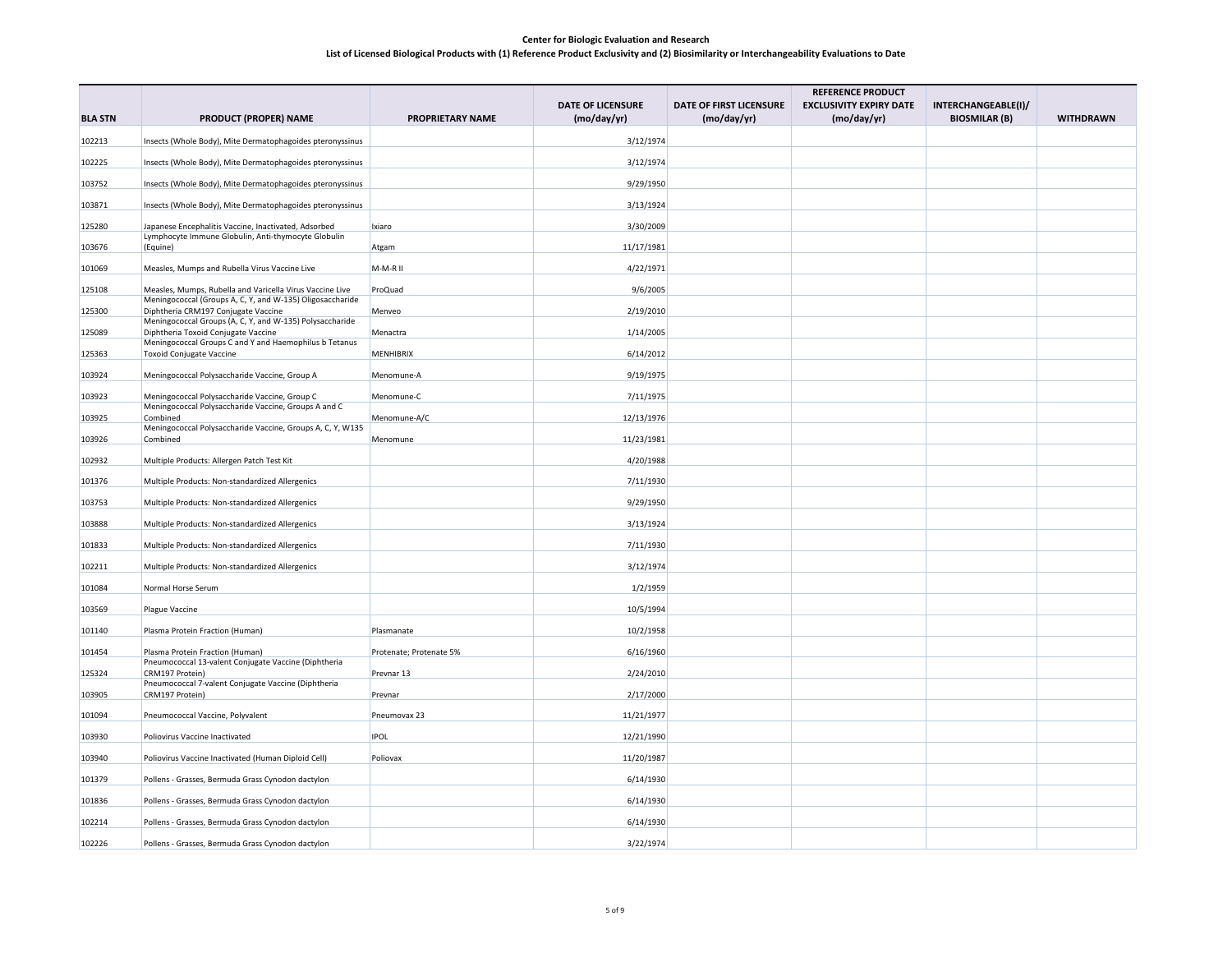|                |                                                                                                             |                         |                                         |                                        | <b>REFERENCE PRODUCT</b>                      |                                             |                  |
|----------------|-------------------------------------------------------------------------------------------------------------|-------------------------|-----------------------------------------|----------------------------------------|-----------------------------------------------|---------------------------------------------|------------------|
| <b>BLA STN</b> | <b>PRODUCT (PROPER) NAME</b>                                                                                | <b>PROPRIETARY NAME</b> | <b>DATE OF LICENSURE</b><br>(mo/day/yr) | DATE OF FIRST LICENSURE<br>(mo/day/yr) | <b>EXCLUSIVITY EXPIRY DATE</b><br>(mo/day/yr) | INTERCHANGEABLE(I)/<br><b>BIOSMILAR (B)</b> | <b>WITHDRAWN</b> |
| 103051         | Pollens - Grasses, Bermuda Grass Cynodon dactylon                                                           |                         | 9/29/1950                               |                                        |                                               |                                             |                  |
| 103872         | Pollens - Grasses, Bermuda Grass Cynodon dactylon                                                           |                         | 3/13/1924                               |                                        |                                               |                                             |                  |
| 101380         | Pollens - Grasses, Bluegrass, Kentucky (June) Poa pratensis                                                 |                         | 6/14/1930                               |                                        |                                               |                                             |                  |
| 101837         | Pollens - Grasses, Bluegrass, Kentucky (June) Poa pratensis                                                 |                         | 6/14/1930                               |                                        |                                               |                                             |                  |
| 102215         | Pollens - Grasses, Bluegrass, Kentucky (June) Poa pratensis                                                 |                         | 6/14/1930                               |                                        |                                               |                                             |                  |
| 103052         |                                                                                                             |                         |                                         |                                        |                                               |                                             |                  |
|                | Pollens - Grasses, Bluegrass, Kentucky (June) Poa pratensis                                                 |                         | 9/29/1950                               |                                        |                                               |                                             |                  |
| 103421         | Pollens - Grasses, Bluegrass, Kentucky (June) Poa pratensis                                                 |                         | 3/22/1974                               |                                        |                                               |                                             |                  |
| 103873         | Pollens - Grasses, Bluegrass, Kentucky (June) Poa pratensis                                                 |                         | 3/13/1924                               |                                        |                                               |                                             |                  |
| 101381         | Pollens - Grasses, Fescue, Meadow Festuca elatior                                                           |                         | 6/14/1930                               |                                        |                                               |                                             |                  |
| 101838         | Pollens - Grasses, Fescue, Meadow Festuca elatior                                                           |                         | 6/14/1930                               |                                        |                                               |                                             |                  |
| 102216         | Pollens - Grasses, Fescue, Meadow Festuca elatior                                                           |                         | 3/12/1974                               |                                        |                                               |                                             |                  |
| 102227         | Pollens - Grasses, Fescue, Meadow Festuca elatior                                                           |                         | 3/22/1974                               |                                        |                                               |                                             |                  |
| 103053         | Pollens - Grasses, Fescue, Meadow Festuca elatior                                                           |                         | 9/29/1950                               |                                        |                                               |                                             |                  |
| 103874         | Pollens - Grasses, Fescue, Meadow Festuca elatior                                                           |                         | 3/13/1924                               |                                        |                                               |                                             |                  |
| 101382         | Pollens - Grasses, Orchard Grass Dactylis glomerata                                                         |                         | 6/14/1930                               |                                        |                                               |                                             |                  |
| 101839         | Pollens - Grasses, Orchard Grass Dactylis glomerata                                                         |                         | 6/14/1930                               |                                        |                                               |                                             |                  |
| 102217         | Pollens - Grasses, Orchard Grass Dactylis glomerata                                                         |                         | 3/12/1974                               |                                        |                                               |                                             |                  |
| 102228         | Pollens - Grasses, Orchard Grass Dactylis glomerata                                                         |                         | 3/22/1974                               |                                        |                                               |                                             |                  |
| 103054         | Pollens - Grasses, Orchard Grass Dactylis glomerata                                                         |                         | 9/29/1950                               |                                        |                                               |                                             |                  |
| 103875         | Pollens - Grasses, Orchard Grass Dactylis glomerata                                                         |                         | 3/13/1924                               |                                        |                                               |                                             |                  |
| 101383         | Pollens - Grasses, Redtop Agrostis alba                                                                     |                         | 6/14/1930                               |                                        |                                               |                                             |                  |
| 101840         | Pollens - Grasses, Redtop Agrostis alba                                                                     |                         | 6/14/1930                               |                                        |                                               |                                             |                  |
| 102218         | Pollens - Grasses, Redtop Agrostis alba                                                                     |                         | 3/12/1974                               |                                        |                                               |                                             |                  |
| 102229         | Pollens - Grasses, Redtop Agrostis alba                                                                     |                         | 3/22/1974                               |                                        |                                               |                                             |                  |
| 103055         | Pollens - Grasses, Redtop Agrostis alba                                                                     |                         | 9/29/1950                               |                                        |                                               |                                             |                  |
| 103876         | Pollens - Grasses, Redtop Agrostis alba                                                                     |                         | 3/13/1924                               |                                        |                                               |                                             |                  |
| 101384         | Pollens - Grasses, Ryegrass, Perennial Lolium perenne                                                       |                         | 6/14/1930                               |                                        |                                               |                                             |                  |
| 101841         | Pollens - Grasses, Ryegrass, Perennial Lolium perenne                                                       |                         | 6/14/1930                               |                                        |                                               |                                             |                  |
| 102219         | Pollens - Grasses, Ryegrass, Perennial Lolium perenne                                                       |                         | 6/14/1930                               |                                        |                                               |                                             |                  |
| 102230         | Pollens - Grasses, Ryegrass, Perennial Lolium perenne                                                       |                         | 3/22/1974                               |                                        |                                               |                                             |                  |
| 103056         | Pollens - Grasses, Ryegrass, Perennial Lolium perenne                                                       |                         | 9/29/1950                               |                                        |                                               |                                             |                  |
|                |                                                                                                             |                         |                                         |                                        |                                               |                                             |                  |
| 103877         | Pollens - Grasses, Ryegrass, Perennial Lolium perenne<br>Pollens - Grasses, Sweet Vernal Grass Anthoxanthum |                         | 3/13/1924                               |                                        |                                               |                                             |                  |
| 101385         | odoratum<br>Pollens - Grasses, Sweet Vernal Grass Anthoxanthum                                              |                         | 6/14/1930                               |                                        |                                               |                                             |                  |
| 101842         | odoratum                                                                                                    |                         | 6/14/1930                               |                                        |                                               |                                             |                  |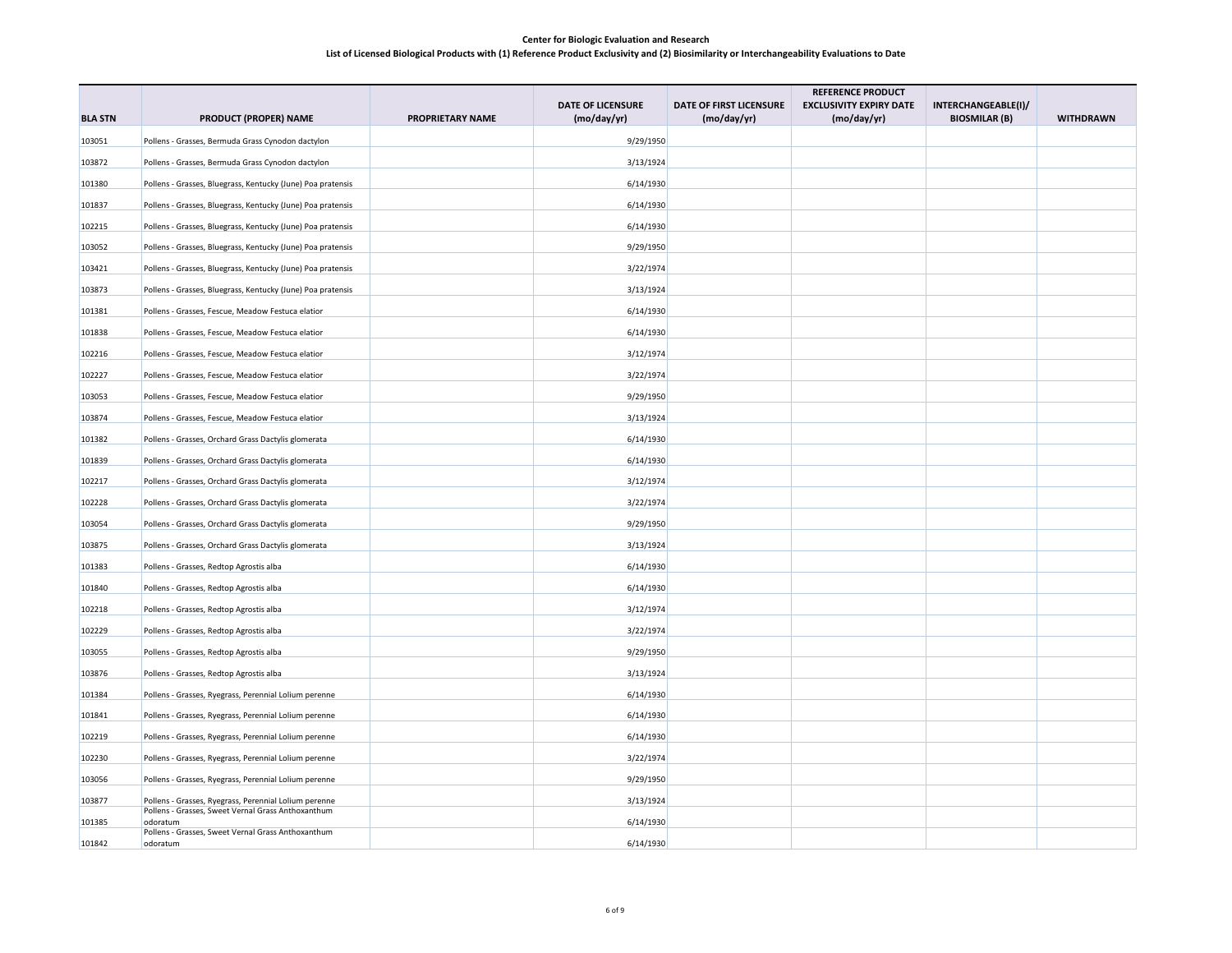|                |                                                                                                          |                                                 |                          |                         | <b>REFERENCE PRODUCT</b>       |                      |                  |
|----------------|----------------------------------------------------------------------------------------------------------|-------------------------------------------------|--------------------------|-------------------------|--------------------------------|----------------------|------------------|
|                |                                                                                                          |                                                 | <b>DATE OF LICENSURE</b> | DATE OF FIRST LICENSURE | <b>EXCLUSIVITY EXPIRY DATE</b> | INTERCHANGEABLE(I)/  |                  |
| <b>BLA STN</b> | <b>PRODUCT (PROPER) NAME</b>                                                                             | <b>PROPRIETARY NAME</b>                         | (mod/yr)                 | (mo/day/yr)             | (mod/yr)                       | <b>BIOSMILAR (B)</b> | <b>WITHDRAWN</b> |
|                | Pollens - Grasses, Sweet Vernal Grass Anthoxanthum                                                       |                                                 |                          |                         |                                |                      |                  |
| 102220         | odoratum<br>Pollens - Grasses, Sweet Vernal Grass Anthoxanthum                                           |                                                 | 3/12/1974                |                         |                                |                      |                  |
| 103057         | odoratum                                                                                                 |                                                 | 9/29/1950                |                         |                                |                      |                  |
| 103624         | Pollens - Grasses, Sweet Vernal Grass Anthoxanthum<br>odoratum                                           |                                                 | 3/22/1974                |                         |                                |                      |                  |
|                | Pollens - Grasses, Sweet Vernal Grass Anthoxanthum                                                       |                                                 |                          |                         |                                |                      |                  |
| 103878         | odoratum                                                                                                 |                                                 | 3/13/1924                |                         |                                |                      |                  |
| 101386         | Pollens - Grasses, Timothy Phleum pratense                                                               |                                                 | 6/14/1930                |                         |                                |                      |                  |
| 101843         | Pollens - Grasses, Timothy Phleum pratense                                                               |                                                 | 6/14/1930                |                         |                                |                      |                  |
|                |                                                                                                          |                                                 |                          |                         |                                |                      |                  |
| 102221         | Pollens - Grasses, Timothy Phleum pratense                                                               |                                                 | 6/14/1930                |                         |                                |                      |                  |
| 102231         | Pollens - Grasses, Timothy Phleum pratense                                                               |                                                 | 3/22/1974                |                         |                                |                      |                  |
| 103058         | Pollens - Grasses, Timothy Phleum pratense                                                               |                                                 | 9/29/1950                |                         |                                |                      |                  |
|                |                                                                                                          |                                                 |                          |                         |                                |                      |                  |
| 103879         | Pollens - Grasses, Timothy Phleum pratense<br>Pollens - Weeds and Garden Plants, Ragweed, Short Ambrosia |                                                 | 3/13/1924                |                         |                                |                      |                  |
| 101387         | artemisiifolia                                                                                           |                                                 | 6/14/1930                |                         |                                |                      |                  |
| 101844         | Pollens - Weeds and Garden Plants, Ragweed, Short Ambrosia<br>artemisiifolia                             |                                                 | 6/14/1930                |                         |                                |                      |                  |
|                | Pollens - Weeds and Garden Plants, Ragweed, Short Ambrosia                                               |                                                 |                          |                         |                                |                      |                  |
| 102232         | artemisiifolia<br>Pollens - Weeds and Garden Plants, Ragweed, Short Ambrosia                             |                                                 | 6/14/1930                |                         |                                |                      |                  |
| 103113         | artemisiifolia                                                                                           |                                                 | 3/12/1974                |                         |                                |                      |                  |
| 103880         | Pollens - Weeds and Garden Plants, Ragweed, Short Ambrosia<br>artemisiifolia                             |                                                 | 3/13/1924                |                         |                                |                      |                  |
|                | Pollens - Weeds and Garden Plants, Ragweed, Short Ambrosia                                               |                                                 |                          |                         |                                |                      |                  |
| 101845         | elation<br>Pollens - Weeds and Garden Plants, Ragweed, Short Ambrosia                                    |                                                 | 9/15/1958                |                         |                                |                      |                  |
| 103059         | elation                                                                                                  |                                                 | 9/29/1950                |                         |                                |                      |                  |
| 125416         | Pooled Plasma (Human), Solvent/Detergent Treated                                                         | <b>OCTAPLAS</b>                                 | 1/17/2013                |                         |                                |                      |                  |
|                |                                                                                                          |                                                 |                          |                         |                                |                      |                  |
| 103317         | Positive Skin Test Control-Histamine                                                                     |                                                 | 3/12/1974                |                         |                                |                      |                  |
| 103754         | Positive Skin Test Control-Histamine                                                                     | Histatrol                                       | 9/29/1950                |                         |                                |                      |                  |
| 103891         | Positive Skin Test Control-Histamine                                                                     |                                                 | 3/13/1924                |                         |                                |                      |                  |
|                |                                                                                                          |                                                 |                          |                         |                                |                      |                  |
| 125234         | Protein C Concentrate (Human)                                                                            | Ceprotin                                        | 3/30/2007                |                         |                                |                      |                  |
| 125421         | Prothrombin Complex Concentrate (Human)                                                                  | Kcentra                                         | 4/29/2013                |                         |                                |                      |                  |
| 101144         | Rabies Immune Globulin (Human)                                                                           | BayRab; HyperRab                                | 6/12/1974                |                         |                                |                      |                  |
|                |                                                                                                          |                                                 |                          |                         |                                |                      |                  |
| 103932         | Rabies Immune Globulin (Human)                                                                           | Imogam                                          | 4/27/1984                |                         |                                |                      |                  |
| 103334         | Rabies Vaccine                                                                                           | RabAvert                                        | 10/20/1997               |                         |                                |                      |                  |
| 103931         | <b>Rabies Vaccine</b>                                                                                    | <b>Imovax Rabies</b>                            | 6/9/1980                 |                         |                                |                      |                  |
|                |                                                                                                          |                                                 |                          |                         |                                |                      |                  |
| 103820         | Rabies Vaccine Adsorbed                                                                                  | BioRab<br>BayRho-D; HypRho-D; HyperRHO S/D Full | 3/18/1988                |                         |                                |                      |                  |
| 101141         | Rho(D) Immune Globulin (Human)                                                                           | Dose; HyperRHO S/D Mini-Dose                    | 6/11/1971                |                         |                                |                      |                  |
| 103777         | Rho(D) Immune Globulin (Human)                                                                           | RhoGAM; MICRhoGAM                               | 4/10/1968                |                         |                                |                      |                  |
|                |                                                                                                          | WinRho SDF Lyophilized; WinRho SD;              |                          |                         |                                |                      |                  |
| 103649         | Rho(D) Immune Globulin Intravenous (Human)                                                               | WinRho SDF Liquid                               | 3/24/1995                |                         |                                |                      |                  |
| 125070         | Rho(D) Immune Globulin Intravenous (Human)                                                               | Rhophylac                                       | 2/12/2004                |                         |                                |                      |                  |
| 125265         | Rotavirus Vaccine, Live, Oral                                                                            | Rotarix                                         | 4/3/2008                 |                         |                                |                      |                  |
|                |                                                                                                          |                                                 |                          |                         |                                |                      |                  |
| 125122         | Rotavirus Vaccine, Live, Oral, Pentavalent                                                               | RotaTeq                                         | 2/3/2006                 |                         |                                |                      |                  |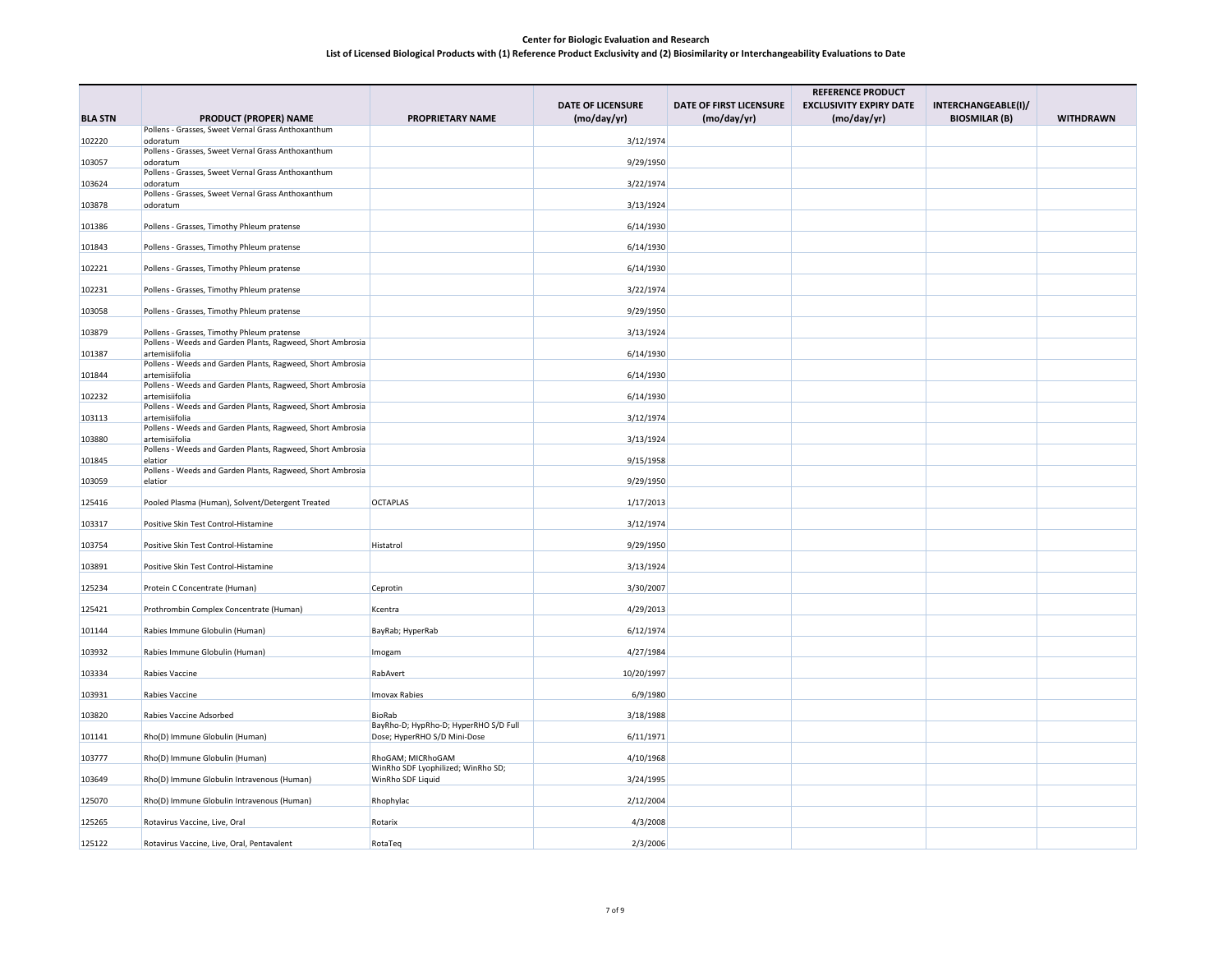|                |                                                                                                          |                           |                                         |                                        | <b>REFERENCE PRODUCT</b>                      |                                             |                  |
|----------------|----------------------------------------------------------------------------------------------------------|---------------------------|-----------------------------------------|----------------------------------------|-----------------------------------------------|---------------------------------------------|------------------|
| <b>BLA STN</b> | <b>PRODUCT (PROPER) NAME</b>                                                                             | <b>PROPRIETARY NAME</b>   | <b>DATE OF LICENSURE</b><br>(mo/day/yr) | DATE OF FIRST LICENSURE<br>(mo/day/yr) | <b>EXCLUSIVITY EXPIRY DATE</b><br>(mo/day/yr) | INTERCHANGEABLE(I)/<br><b>BIOSMILAR (B)</b> | <b>WITHDRAWN</b> |
| 125478         | Short Ragweed Pollen Allergen Extract                                                                    | RAGWITEK                  | 4/17/2014                               |                                        |                                               |                                             |                  |
| 125197         | sipuleucel-T                                                                                             | Provenge                  | 4/29/2010                               |                                        |                                               |                                             |                  |
| 125158         | Smallpox (Vaccinia) Vaccine, Live                                                                        | <b>ACAM2000</b>           | 8/31/2007                               |                                        |                                               |                                             |                  |
| 125471         | Sweet Vernal, Orchard, Perennial Rye, Timothy, and Kentucky<br>Blue Grass Mixed Pollens Allergen Extract | <b>ORALAIR</b>            | 4/1/2014                                |                                        |                                               |                                             |                  |
| 101322         | Tetanus and Diphtheria Toxoids Adsorbed                                                                  |                           | 7/27/1970                               |                                        |                                               |                                             |                  |
|                |                                                                                                          |                           |                                         |                                        |                                               |                                             |                  |
| 103171         | Tetanus and Diphtheria Toxoids Adsorbed                                                                  | <b>TENIVAC</b>            | 11/3/2003                               |                                        |                                               |                                             |                  |
| 103921         | Tetanus and Diphtheria Toxoids Adsorbed                                                                  | DECAVAC                   | 3/7/1955                                |                                        |                                               |                                             |                  |
| 101142         | Tetanus Immune Globulin (Human)                                                                          | BayTet; HyperTet          | 10/17/1957                              |                                        |                                               |                                             |                  |
| 103913         | <b>Tetanus Toxoid Adsorbed</b><br>Tetanus Toxoid, Reduced Diphtheria Toxoid and Acellular                |                           | 5/25/1934                               |                                        |                                               |                                             |                  |
| 125106         | Pertussis Vaccine, Adsorbed<br>Tetanus Toxoid, Reduced Diphtheria Toxoid and Acellular                   | Boostrix                  | 5/3/2005                                |                                        |                                               |                                             |                  |
| 125111         | Pertussis Vaccine, Adsorbed                                                                              | ADACEL                    | 6/10/2005                               |                                        |                                               |                                             |                  |
| 103738         | Thin-Layer Rapid Use Epicutaneous Patch Test                                                             | T.R.U.E. TEST             | 8/15/1997                               |                                        |                                               |                                             |                  |
| 125248         | Thrombin topical (Recombinant)                                                                           | RECOTHROM                 | 1/17/2008                               |                                        |                                               |                                             |                  |
| 102865         | Thrombin, Topical (Bovine)                                                                               | Thrombin-JMI; ThromboColl | 2/3/1986                                |                                        |                                               |                                             |                  |
| 125247         | Thrombin, Topical (Human)                                                                                | Evithrom                  | 8/27/2007                               |                                        |                                               |                                             |                  |
| 125473         | Timothy Grass Pollen Allergen Extract                                                                    | <b>GRASTEK</b>            | 4/11/2014                               |                                        |                                               |                                             |                  |
| 103782         | Tuberculin, Purified Protein Derivative                                                                  | Aplisol                   | 4/15/1980                               |                                        |                                               |                                             |                  |
| 103941         | Tuberculin, Purified Protein Derivative                                                                  | Tubersol                  | 9/26/1969                               |                                        |                                               |                                             |                  |
| 103123         | Typhoid Vaccine Live Oral Ty21a                                                                          | Vivotif                   | 12/15/1989                              |                                        |                                               |                                             |                  |
| 103936         | Typhoid Vi Polysaccharide Vaccine                                                                        | Typhim Vi                 | 11/28/1994                              |                                        |                                               |                                             |                  |
| 125109         | Vaccinia Immune Globulin Intravenous (Human)                                                             | CNJ-016                   | 5/2/2005                                |                                        |                                               |                                             |                  |
| 103552         | Varicella Virus Vaccine Live                                                                             | Varivax                   | 3/17/1995                               |                                        |                                               |                                             |                  |
| 125430         | Varicella Zoster Immune Globulin (Human)                                                                 | VariZIG                   | 12/20/2012                              |                                        |                                               |                                             |                  |
| 103882         | Venoms, Honey Bee Venom                                                                                  |                           | 3/13/1924                               |                                        |                                               |                                             |                  |
| 103969         | Venoms, Honey Bee Venom                                                                                  | Pharmalgen                | 10/8/1991                               |                                        |                                               |                                             |                  |
|                |                                                                                                          |                           |                                         |                                        |                                               |                                             |                  |
| 103883         | Venoms, Mixed Vespid Venom Protein                                                                       |                           | 3/13/1924                               |                                        |                                               |                                             |                  |
| 103970         | Venoms, Mixed Vespid Venom Protein                                                                       | Pharmalgen                | 10/8/1991                               |                                        |                                               |                                             |                  |
| 103884         | Venoms, Wasp Venom Protein                                                                               |                           | 3/13/1924                               |                                        |                                               |                                             |                  |
| 103971         | Venoms, Wasp Venom Protein                                                                               | Pharmalgen                | 10/8/1991                               |                                        |                                               |                                             |                  |
| 103885         | Venoms, White Faced Hornet Venom Protein                                                                 |                           | 3/13/1924                               |                                        |                                               |                                             |                  |
| 103972         | Venoms, White Faced Hornet Venom Protein                                                                 | Pharmalgen                | 10/8/1991                               |                                        |                                               |                                             |                  |
| 103886         | Venoms, Yellow Hornet Venom Protein                                                                      |                           | 3/13/1924                               |                                        |                                               |                                             |                  |
| 103973         | Venoms, Yellow Hornet Venom Protein                                                                      | Pharmalgen                | 10/8/1991                               |                                        |                                               |                                             |                  |
| 103887         | Venoms, Yellow Jacket Venom Protein                                                                      |                           | 3/13/1924                               |                                        |                                               |                                             |                  |